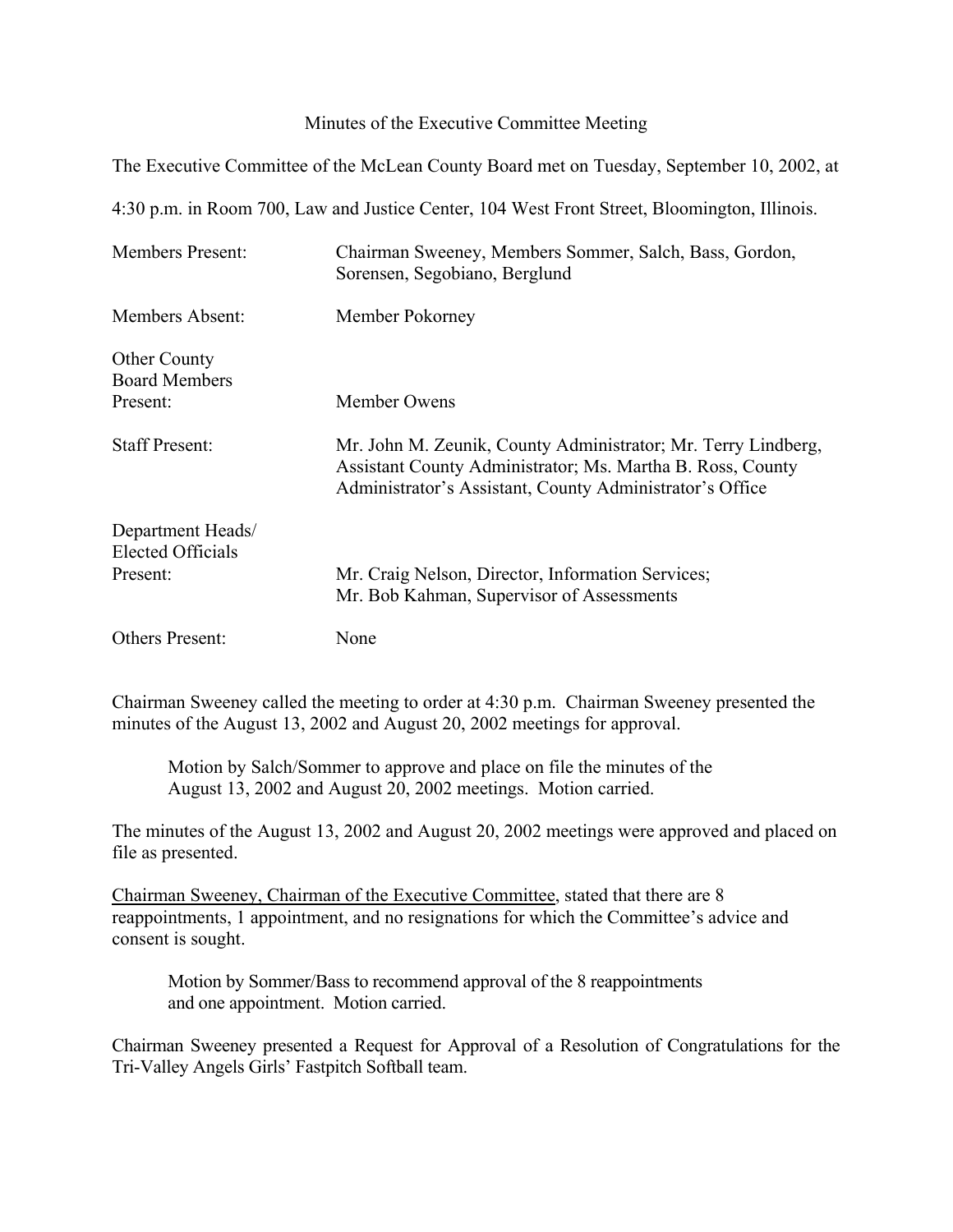Minutes of the Executive Committee Meeting September 10, 2002 Page Two

> Motion by Sorensen/Berglund to recommend approval of the Resolution of Congratulations for the Tri-Valley Angels Girls' Fastpitch Softball Team. Motion carried.

Chairman Sweeney presented a Request for Approval of an Intergovernmental Agreement Between the Village of Stanford and McLean County to Implement and Support an Integrated Justice Information System, which was submitted for consideration by the Information Services Department.

Motion by Gordon/Sommer to recommend approval of an Intergovernmental Agreement between the Village of Stanford and McLean County to Implement and Support an Integrated Justice Information System. Motion carried.

Chairman Sweeney noted the appointment of Ms. P.A. "Sue" Berglund, County Board Representative from District 7, as Vice Chairman of the National Association of Counties' ("NACo") Environment, Energy and Land Use Steering Committee. The appointment was made by NACo President Kenneth Mayfield. The Environment, Energy and Land Use Steering Committee focuses on air, water, and noise pollution control; solid and hazardous waste management and disposal; the preservation and proper utilization of water resources; energy; and the use of land resources, including comprehensive planning, coastal zone management, growth management, energy facilities sitting and recreation.

Mr. Craig Nelson, Director, Information Services Department, presented his monthly status report. He stated that McLean County recently hosted visits by Tazewell County, Illinois Criminal Justice Information Authority, and Lane County, Oregon. He further stated that Tazewell County is currently considering a purchase of the IJIS System.

Mr. Nelson explained that the network infrastructure is currently being replaced in the Law and Justice Center Building. The work is expected to be completed by the opening of business on Wednesday, September 11, 2002.

Mr. George Gordon, Chairman of the Land Use and Development Committee, stated that the Committee has no items for action. There will be one item to be presented to the full County Board.

Mr. Gene Salch, Chairman of the Property Committee, stated that the Committee has no items for action.

Mr. B.H. "Duffy" Bass, Chairman of the Transportation Committee, stated that the Committee has one item for Executive Committee action. He presented a Request to Approve an Agreement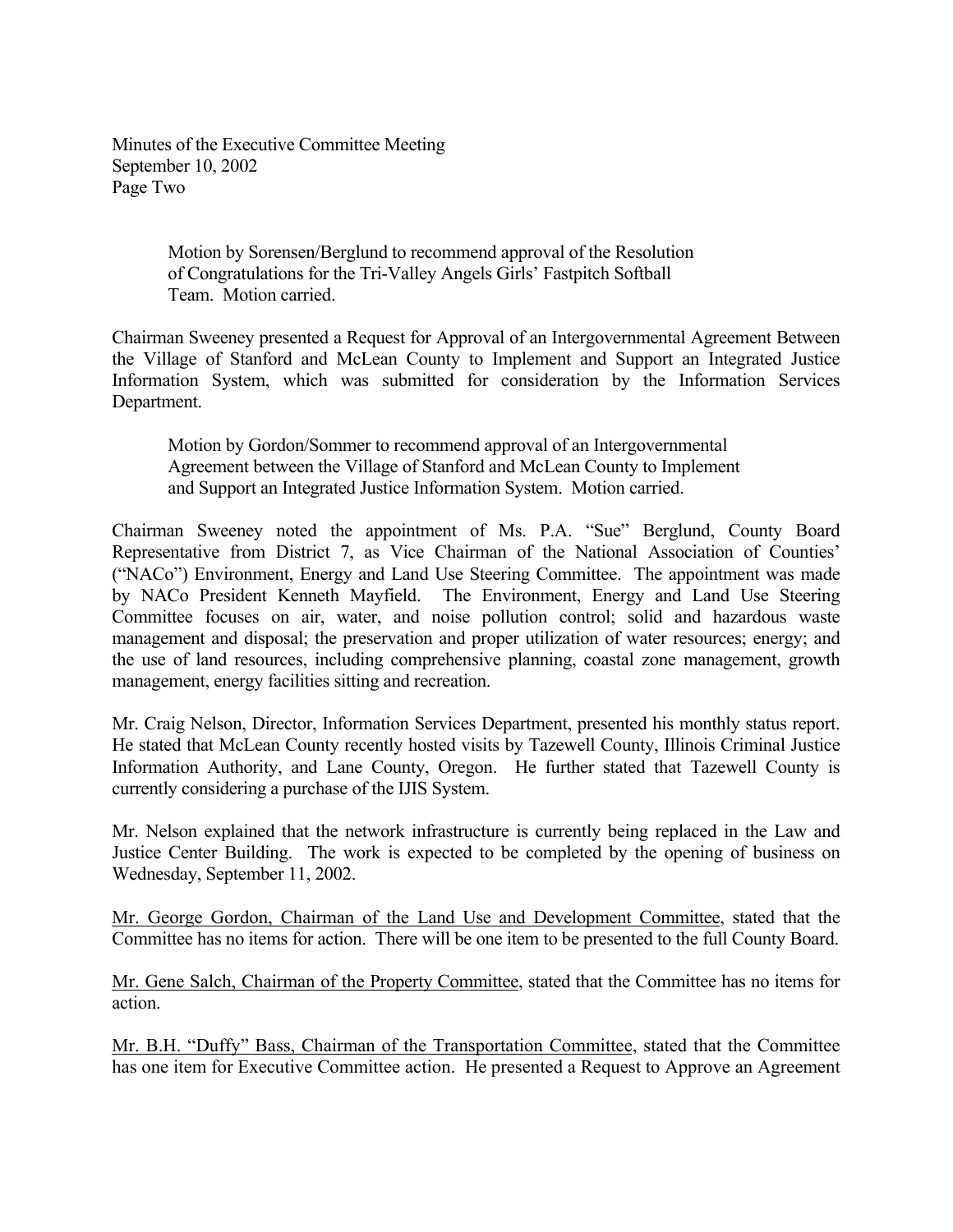for Signal Maintenance between the County and the City of Bloomington (the "City"). The Agreement stipulates that the City will provide maintenance for the traffic control systems on Minutes of the Executive Committee Meeting September 10, 2002 Page Three

Towanda-Barnes Road, Ireland Grove Road, G.E. Road, and Fort Jesse Road. The City will share the maintenance and energy costs on a 50/50 split with the County for the signals on both G.E. Road and Fort Jesse Road.

Motion by Bass/Sorensen to recommend approval of an Agreement for Signal Maintenance with the City of Bloomington.

Mr. Sommer noted that provision D of Part 3 of the Agreement provides for:

All traffic signal and traffic control device maintenance and electrical energy provisions contained in presently existing agreements or understandings between the City and the County for traffic signals and/or other traffic control devices covered by this Master Agreement shall upon execution of this Master Agreement by the County be superseded and be of no force or effect.

Mr. Sommer asked for clarification on the terms of this provision. He asked whether this provision governs all signals and traffic control devices throughout the County, or only the specific items delineated in Exhibit A of the Agreement. Mr. Zeunik explained that that this Agreement is the first of its kind, and to his knowledge, there are no other such Agreements between the City and the County.

Mr. Segobiano asked what implications approval of this Agreement might have on future maintenance responsibilities for the County. Mr. Zeunik explained that the Highway Department considered two (2) options for the signals along Towanda-Barnes Road. One option was a contract with an electrical company wherein that company would be responsible for the annual and preventative maintenance on the signals, and would also be responsible for any emergency repair of the signals.

Mr. Zeunik remarked that the City has now expanded its boundaries east of Towanda-Barnes Road. The County Highway Department contacted the City to determine whether the City would be amenable to providing signal service and maintenance. It was decided that such service would be more appropriately provided by the City, rather than an outside contractor. That decision is now memorialized in the Signal Maintenance Agreement.

Mr. Zeunik explained that a more difficult issue is presented when roads which are further away from the corporate boundaries of Bloomington and Normal are considered. At this time, the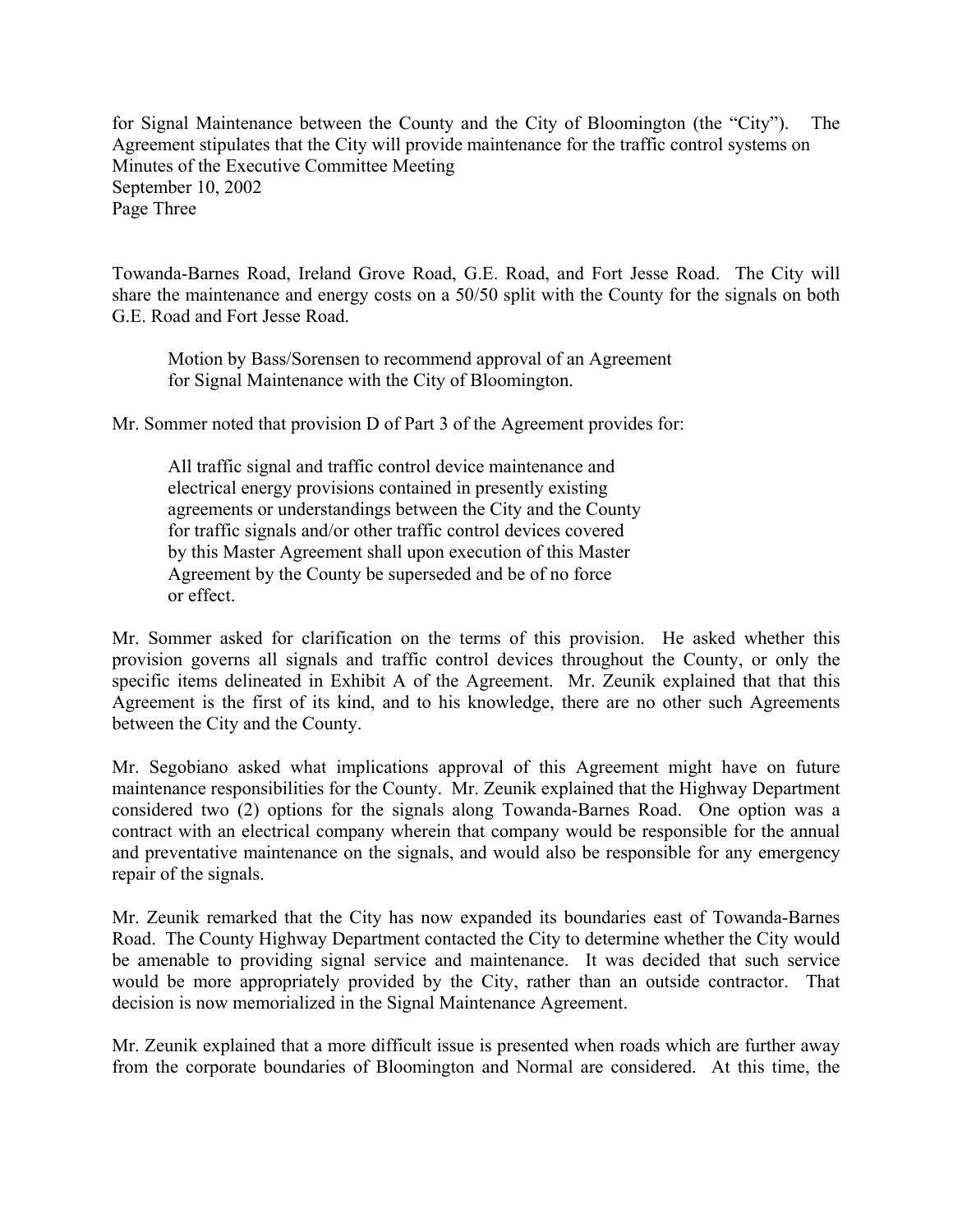County's Highway staff does not have the capability to provide this type of maintenance on traffic signals.

Minutes of the Executive Committee Meeting September 10, 2002 Page Four

Mr. Segobiano inquired that when the City begins to move its boundaries outward, as it inevitably will do, how will jurisdiction of roads between the City and the County be addressed. Mr. Segobiano asked if the roads will remain the under the purview of the County, while the City annexes the surrounding land. Mr. Zeunik explained that annexations do not include roads. The only way that jurisdiction of a road can change is through the approval and implementation of a jurisdictional transfer. Such a transfer must be approved by both of the local governments and be in accordance with the regulations imposed by the Illinois Department of Transportation ("IDOT").

Mr. Zeunik explained that there are still County roads located within the corporate boundaries of both Bloomington and Normal, which are maintained by the County's Highway Department throughout the year. He explained that the Signal Maintenance Agreement does not affect the jurisdiction of the road where the signals are located.

Mr. Segobiano commented that the County should begin to examine its jurisdictional obligations for all of its roads to determine which roads might be more effectively served by another governmental entity. Mr. Zeunik remarked that there have been jurisdictional transfers in the past. One instant example is Oakland Avenue spur area, which was turned over to the City of Bloomington. Also affected by a jurisdictional transfer was a portion of West Washington Street.

Chairman Sweeney stated that a transfer was accomplished of East Oakland Avenue and also on East Emerson Street. He stated a need to determine where roads are located within Bloomington and Normal that continue to be within the County's jurisdiction. He asked Mr. Bass and the Transportation Committee to look into this matter. Mr. Bass agreed to guide the Transportation Committee in determining where County roads are located that could now be transferred to the jurisdiction of another governmental entity.

Chairman Sweeney asked whether there were any further questions or comments regarding the Agreement for Signal Maintenance. Hearing none, Chairman Sweeney called for a vote on the pending motion.

Motion carried.

Mr. Matt Sorensen, Chairman, Finance Committee, presented a Request for Approval of a request submitted by the Court Services Department to fill an open Adult Probation Officer position. He noted that the Finance Committee had approved the request at its September meeting.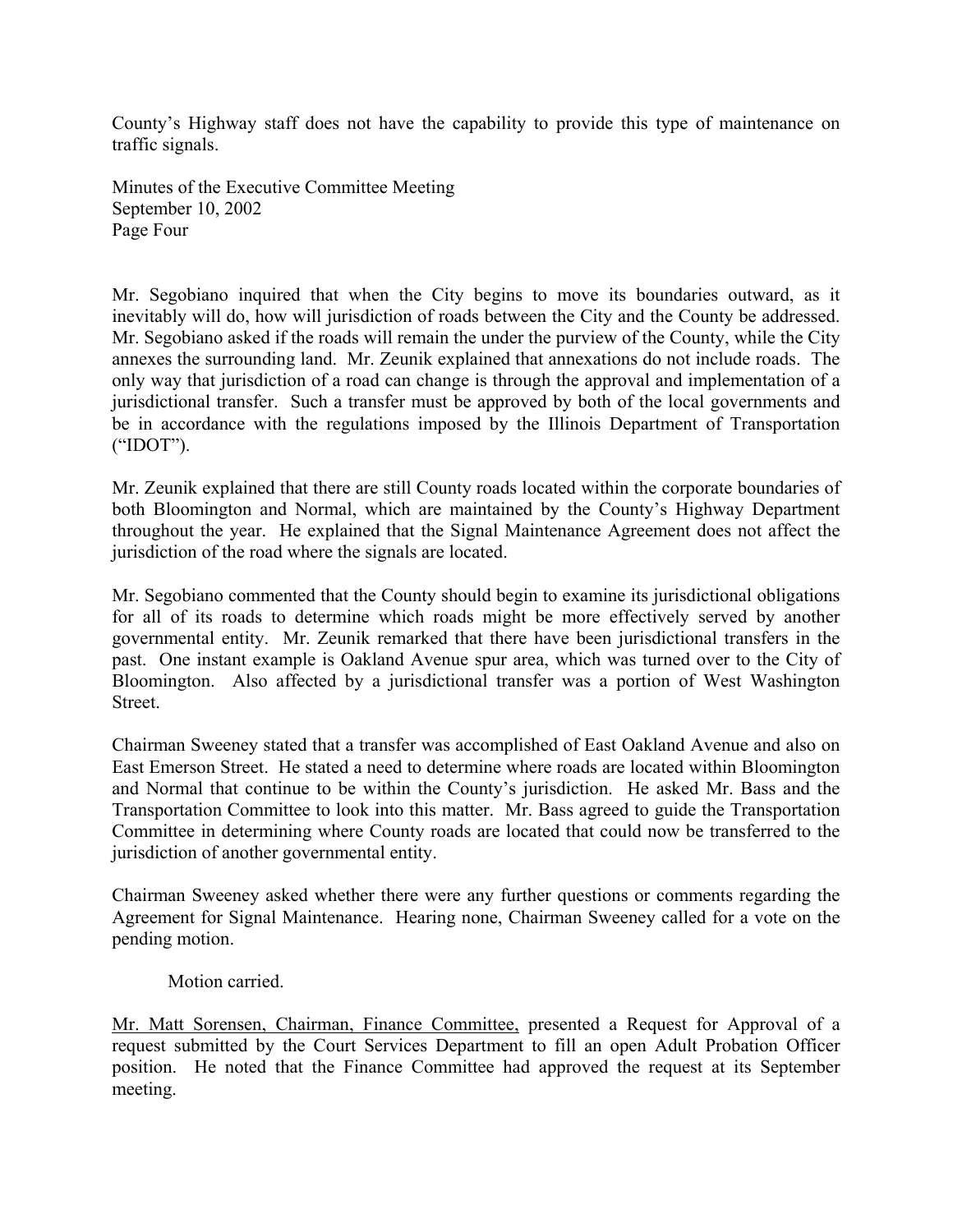Minutes of the Executive Committee Meeting September 10, 2002 Page Five

> Motion by Sorensen/Berglund to recommend approval of a request received from Court Services Department to fill an open Adult Probation Officer position.

Mr. Segobiano commented that the information received from the Court Services Department indicated that the requested position was one whose costs are reimbursed by the AOIC at a rate of 100%. He asked whether only the salary portion would be reimbursed, or whether the benefit package would also be reimbursed. Mr. Sorensen responded that only the salary is covered by the reimbursement. Mr. Segobiano noted that if only the salary is funded by the AOIC, then the County pays the benefits associated with such positions.

Mr. Sommer stated that since the AOIC is funded by the Illinois Supreme Court, could it experience the same severe budget shortfalls experienced by most other offices and departments, thus creating a budgetary problem for the County. Mr. Sorensen responded that in the State's new Fiscal Year 2003 budget, such positions are only funded at 89.7%. Therefore, there will be an impact on the County's budget.

Mr. Segobiano asked whether there will be a recommendation from the Administrator's Office on how these position requests should be handled when the available State funding ceases. Mr. Zeunik responded that the requested position, if it is granted authorization to be filled, would continue to be 100% reimbursed for salary for the remainder of the current fiscal year. He explained that the County submits a monthly voucher, and the AOIC forwards payment until it runs out of money. When the funding is exhausted, the County receives notice of that fact. Mr. Zeunik advised that the end of funding for Fiscal Year 2003 is projected to be May, 2003. That shortfall is to be considered during the Fiscal Year 2003 budget preparation cycle.

Mr. Segobiano suggested that one option for consideration is the Board's ongoing policy that when funding for a position ceases, that position also ceases. Mr. Zeunik noted that possibility as one option that would be considered.

Mr. Sorensen stated that this is not a new problem. He explained that reimbursed positions have been considered by the Legislative Committee for some time. He asked how may County positions are affected. Mr. Zeunik responded that all of the officers at the Juvenile Detention Center, along with the director and the assistant director, hold positions that are 100% reimbursed by the State. Within the Court Services Department, there are a total of 24 Adult Probation positions. 12 of those positions are 100% reimbursed, and the rest receive \$1,000.00 per month subsidy from the AOIC.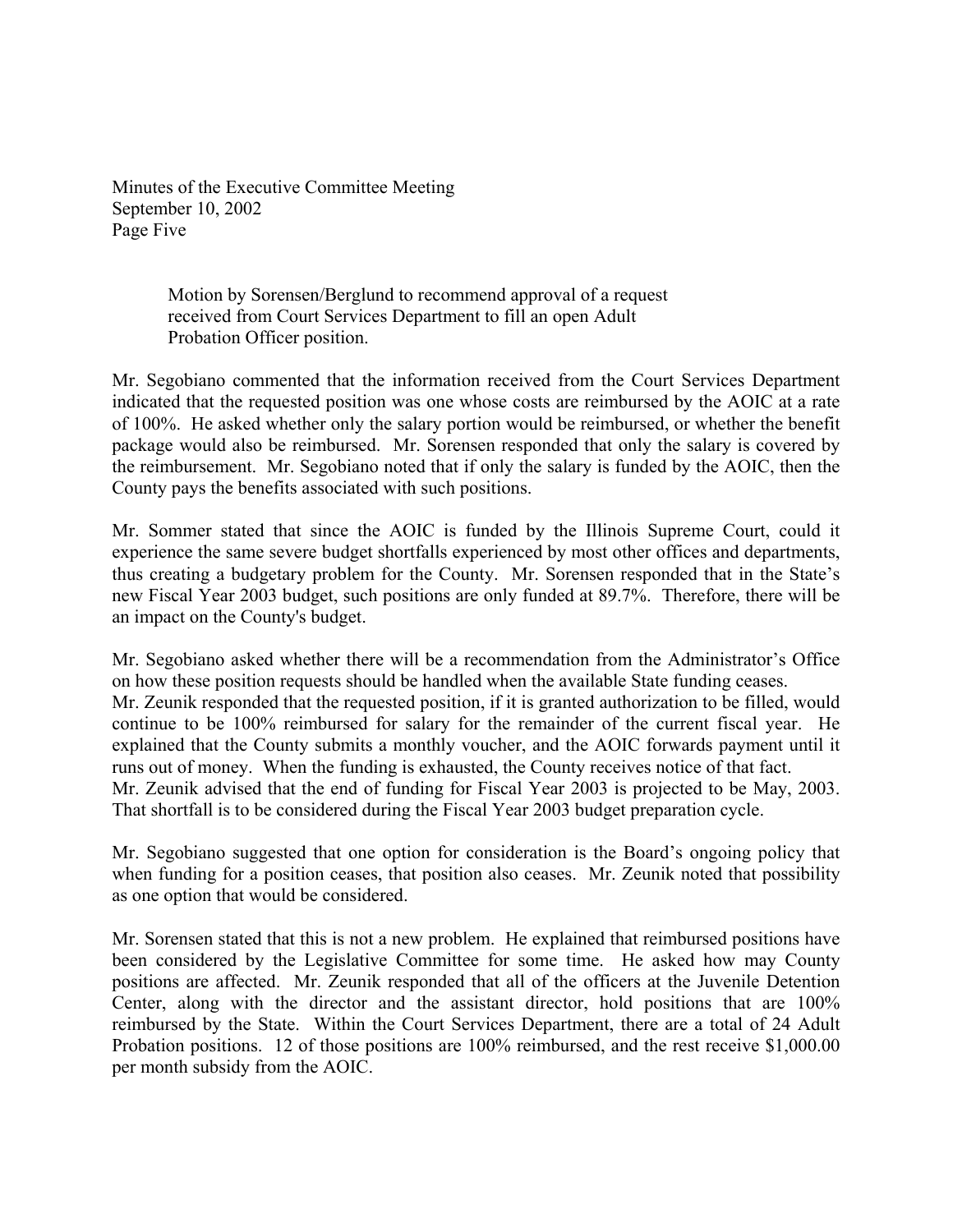Mr. Sorensen noted that the Board faces a lack of funding in this department annually. Mr. Segobiano commented that the Board has asked all other General Fund Offices and Departments to reduce their current operating budgets. He asked how uniformity can be Minutes of the Executive Committee Meeting September 10, 2002 Page Six

maintained. Chairman Sweeney responded that the budgetary concerns in the General Fund will be addressed in stages. The next stage will be in the Fiscal Year 2003 budget.

Chairman Sweeney asked whether there were any further questions or concerns. Hearing none, he called for a vote on the motion.

Motion carried.

Mr. Sorensen presented a Request for Approval of an Emergency Appropriation Ordinance Amending the Fiscal Year 2002 General Fund Adopted Budget. The Public Defender's Office advised the Finance Committee of additional reductions in the FY 2002 budget.

Motion by Sorensen/Salch to recommend approval of an Emergency Appropriation Ordinance Amending the Fiscal Year 2002 General Fund Adopted Budget for the Public Defender's Office. Motion carried.

Mr. Joe Sommer, Chairman of the Justice Committee, presented a Request for Approval of an Intergovernmental Agreement Between the Illinois Department of Public Aid (the "IDPA") and the McLean County State's Attorney's Office, Child Support Enforcement Division. He stated that this agreement is a renewal of the Agreement currently in effect.

Motion by Sommer/Salch to recommend approval of an Intergovernmental Agreement between the Illinois Department of Public Aid and the McLean County State's Attorney, Child Support Enforcement Division. Motion carried.

Mr. Sommer presented a two part request for authorization for the State's Attorney's Office to submit grant proposals. He stated that grant proposals should be carefully considered whenever possible, in view of the current fiscal situation. He stated that, at this stage, it is only a request to submit grant proposals, and the issues would be revisited. He noted that the Justice Committee granted approval of both requests, albeit weakly and he would, therefore, make the motion for approval.

Motion by Sommer/Gordon to recommend authorization for the State's Attorney's Office to submit grant proposals for the Victim Services Programs – Victims of Crime Act ("VOCA") and Project Safe Neighborhoods – Bureau of Justice Assistance. Motion carried.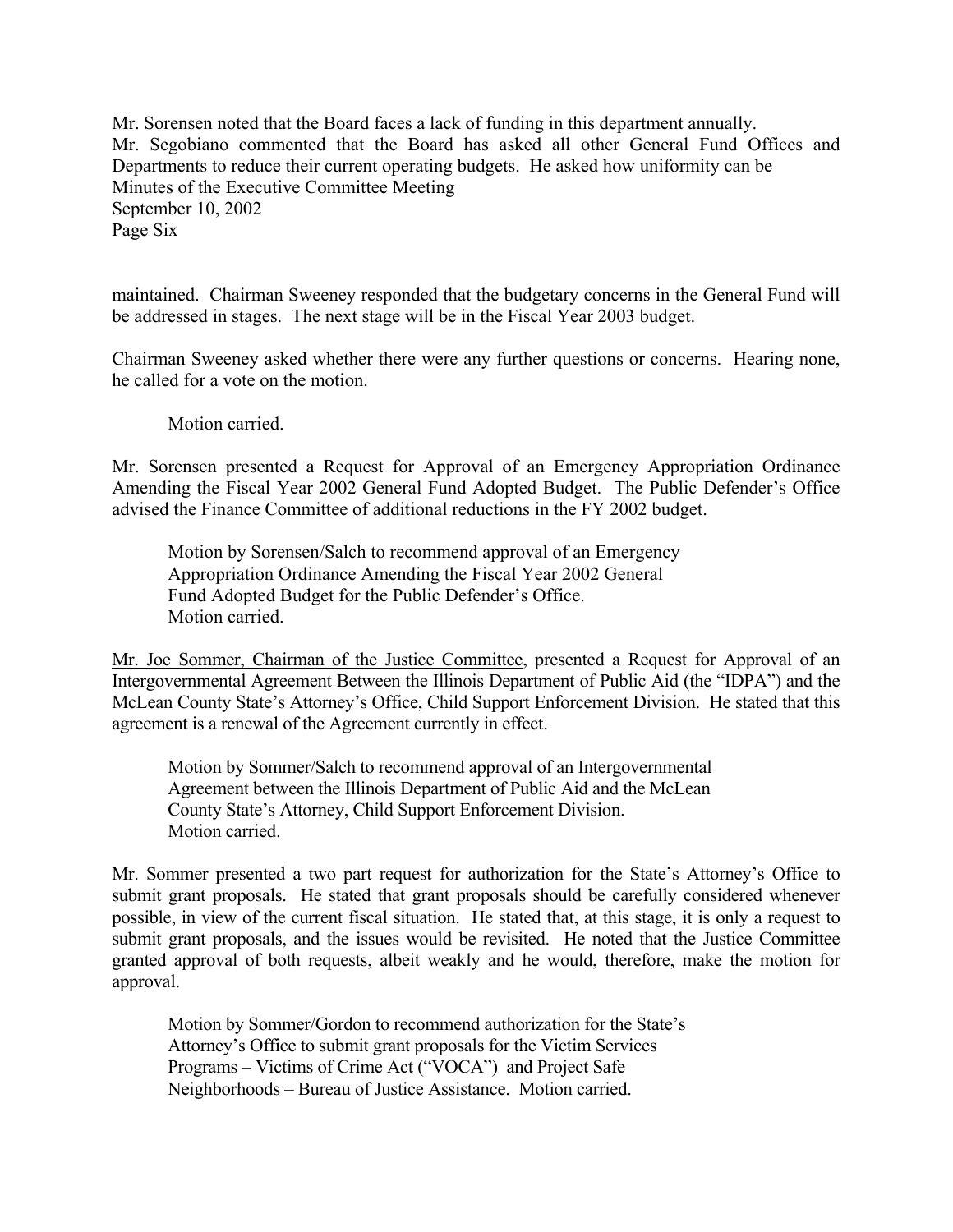Minutes of the Executive Committee Meeting September 10, 2002 Page Seven

Mr. Zeunik presented his monthly update on the County's financial position, to date. In comparing sales tax revenue on September 10, 2001 versus September 10, 2002, current revenue trails that of 2001 in the amount of \$398,241.00. He noted that because sales tax remittances are up to three months late, only now are the effects of annexation by the City beginning to become apparent.

Mr. Zeunik explained that Personal Property Replacement Tax will show a decline of approximately \$250,000.00 in Fiscal Year 2003 when compared against Fiscal Year 2002. Comparing year-to-date amounts between September 10, 2001 and September 10, 2002, an \$86,000.00 decrease in revenue for FY 2002 is shown.

The Recorder's Office has collected approximately \$35,000.00 more in revenue during Fiscal year 2002 that it did at this time in Fiscal Year 2001.

Mr. Zeunik stated that one year ago, the accrued fund balance in the General Fund was \$3.9 million. On the same date in 2002, the accrued fund balance stands at \$1.9 million, much of which is receivables rather than cash.

The Treasurer's Office has made the first distribution of the second installment of property tax payments. That distribution should be credited to all County funds, as of September 11, 2002. Prior to that distribution, the County experienced the bottom of its cash flow cycle. The cash flow cycle in 2002 was further impacted by the fact that there were three (3) payroll dates during the month of August, 2002.

Mr. Zeunik explained that the term "accrued fund balance" could also be termed as "reserves." However, he warned that neither of those terms should be misconstrued as meaning "surplus cash, available for expenditure." Rather, the County will need to be watchful and prudent in its expenditures during the upcoming fiscal year. Mr. Zeunik stated that his goal in recommending the budgetary cuts during Fiscal Year 2002 was to try to finish the fiscal year with a General Fund balance that was at least equal to the fund balance that the County enjoyed at the beginning of the current fiscal year. This goal was established in order for the County to be able to meet its cash flow needs within the first 6-9 months of Fiscal Year 2003.

Mr. Zeunik remarked that the Board should anticipate requests from various entities, both inside and outside County government, to utilize the fund balance to alleviate deep budgetary cuts in some areas. He cautioned that any such requests should be very carefully examined prior to taking action.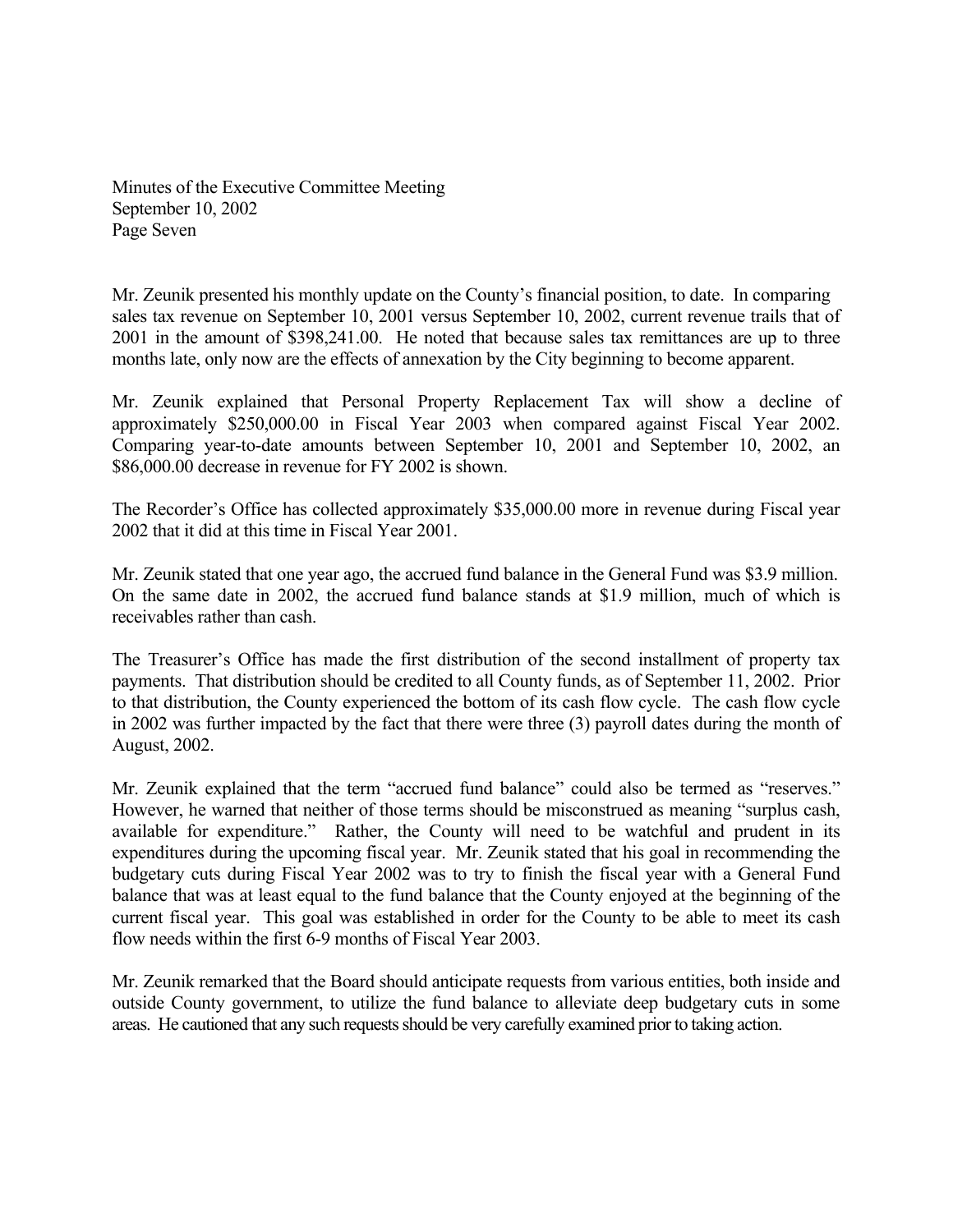The cash flow cycle should improve with the infusion of funds from the payment of the first installment of property taxes. However, it is unlikely that there will be dramatic increase in either sales tax revenue or personal property replacement tax revenue.

Minutes of the Executive Committee Meeting September 10, 2002 Page Eight

Mr. Gordon asked what is the best projection as to how the revenue shortfall could be narrowed over the next few months. Mr. Zeunik responded that there are two (2) things expected to happen in the near future. First, the first distribution of the second installment of property taxes is expected to be credited on September 11, 2002. In the General Fund, property taxes represent about 25% of the total revenue for that fund. By the end of September, the County will have completed 75% of its fiscal year and incurred nearly 75% of its total expenses for the fiscal year. Yet, the single largest revenue source isn't received until after that period of time.

Mr. Zeunik commented that one of the differences between the fund balance amount on September 10, 2001 and September 10, 2002 is the fact in 2001, the first distribution of the second installment of property taxes had been made, and that payment credited to the fund balance. Historically, the County's cash flow cycle has varied from year to year, influenced by tax distribution dates, as well as by the number of payroll dates at this time of the year.

Mr. Gordon asked what is the target figure that has become the proposed amount for the fund balance, as of December 31, 2002. Mr. Zeunik responded that the target amount is \$4.36 million.

Mr. Sommer asked what percentage of the fund balance is currently classified as accounts receivable, and how has that amount fluctuated over time. Mr. Zeunik answered that the amount is fairly constant. With the State's commitment to borrow money to meet its obligations, the previously anticipated shortfalls and delays in remittance of State payments are not as severe as originally anticipated.

Mr. Segobiano remarked that the status of the unencumbered fund balance should be stressed as being unavailable to County offices and departments for assistance in balancing their individual budgets.

Chairman Sweeney stated that he has requested that Mr. Zeunik make a Power Point presentation on the status of the unencumbered fund balance to Board members, regarding its purpose and accepted use.

Mr. Owens commented that within the past fiscal year, the County Clerk's Office has increased its fees for the various services it provides to the public. He asked when the fee increases became effective. Mr. Zeunik responded that the increases took effect in March 2002. Mr. Sorensen noted that the County Clerk reported to the Finance Committee the status of her department's revenue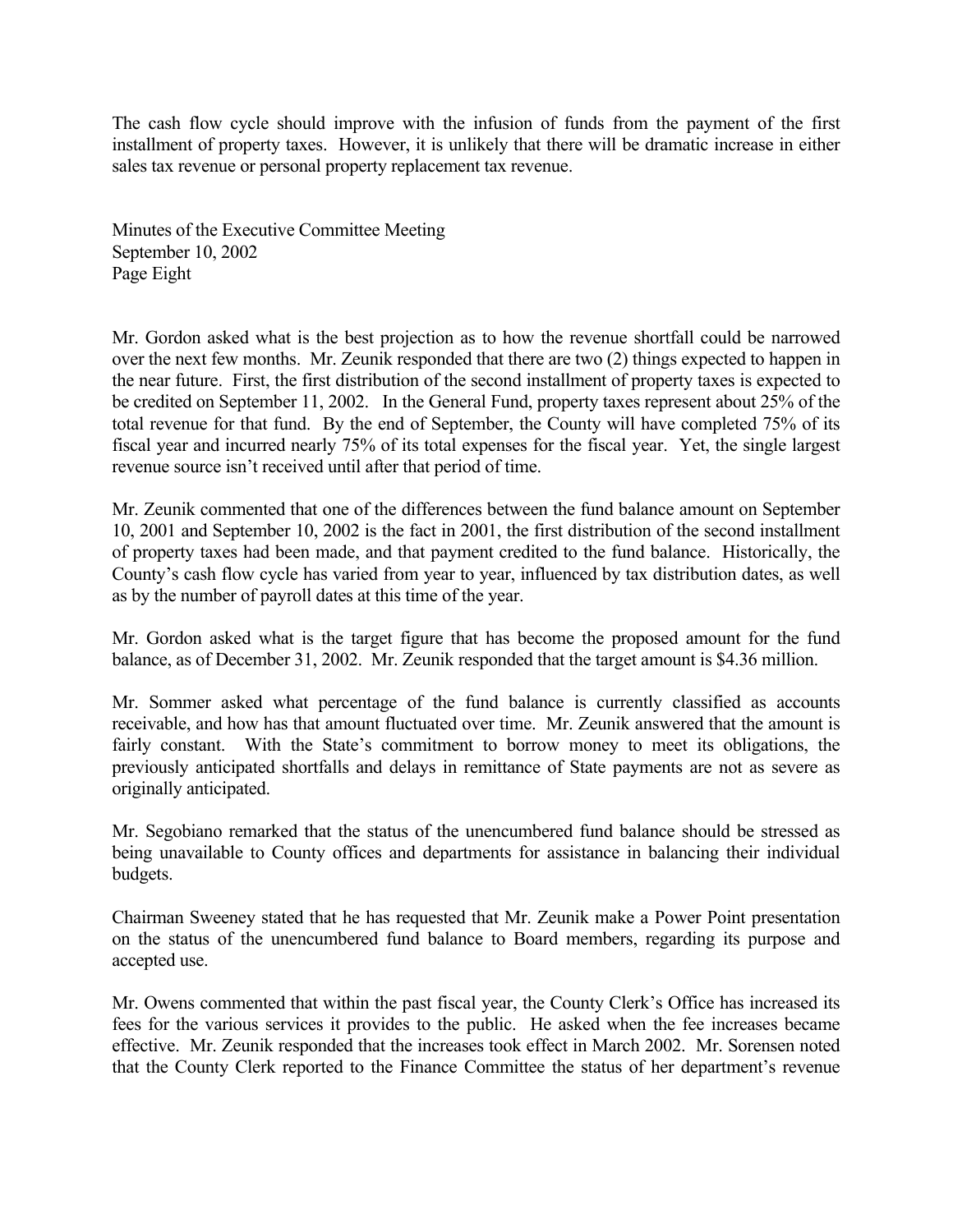position as a result of the implementation of the fee increases. He stated that the increase in departmental revenue, just in a short period of time, was readily apparent.

Mr. Zeunik reported that year-to-date revenue in the County Clerk's Office, as of September 10, 2002, is \$157,228.00, compared with \$92,334.00 on that date in 2001.

Minutes of the Executive Committee Meeting September 10, 2002 Page Nine

Chairman Sweeney asked whether there were any further questions or comments. Hearing none, Chairman Sweeney asked whether there were any Other Business and Communications matters to address. Hearing none, the bills were presented.

Chairman Sweeney presented the bills and transfers as recommended by the Auditor's Office for approval.

Motion by Sommer/Salch to recommend approval of the bills and transfers as recommended by the Auditor's Office as of August 31, 2002. Motion carried.

Mr. Gordon announced that there would be a public ceremony to observe the solemn anniversary of the September 11, 2001 terrorist attacks on the United States. The ceremony would be held on September 11, 2002 at Hancock Stadium on the campus of Illinois State University at